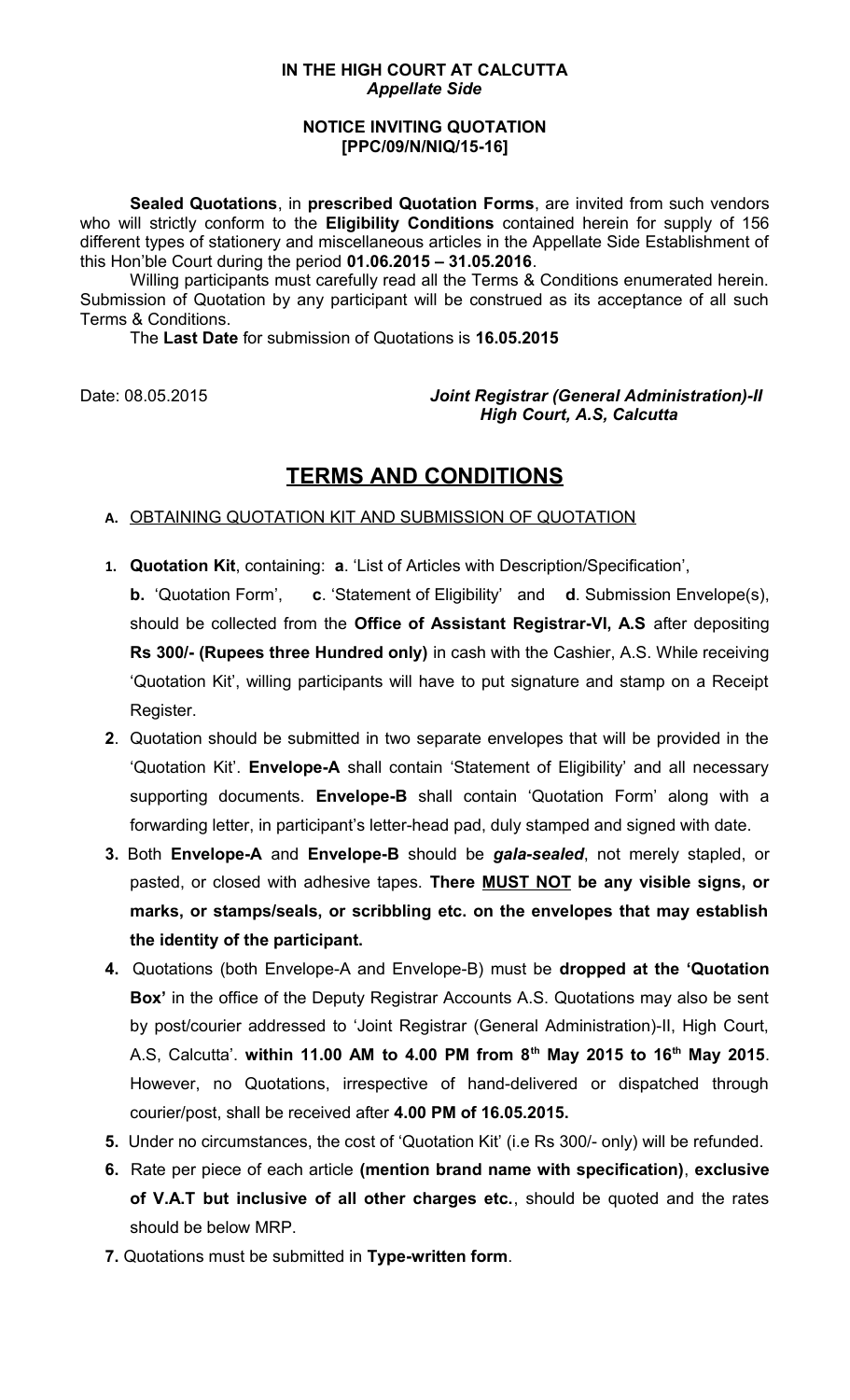## **B.** ELIGIBILITY CRITERIA FOR PARTICIPATION

- 1. The following vendors/suppliers/firms/companies etc. **will be eligible to participate** in the present Quotation-process, **subject to Condition B.2** below:
	- I. Such Enlisted Suppliers of the A.S of this Hon'ble Court who have supplied orders in the A.S during the last 24 (twenty four) months; **AND**
	- II. Manufacturers of any or some or all of the listed articles.
	- III. Authorised Dealers, / Distributors of the any or some of the listed manufacturers: Linc, Nataraj, Camlin, Apsara, Kangaro, Kores, Eureka, Europa, Flair, UNI, Fabre Castell, Reynolds, Luxor, Novex, Zorex, Pidilite, Bell, Generic; Claro Hamilton/ All Out, Goodknight, Record, Jyoti, Ambassador , Bombay Dyeing, Marda ,Citizen, Orpat, Moserbaer, HP, Sony, 3M India, King, Huaji, Cosmos, Eagle , Claycraft, Treo, Bharat, 555, Gala, Harpic, Hit, Glare, Dettol, Lifebuoy, Dayne, Artline, Omega, Eveready, Sandisk, National, Castle, Flair, Odonil, Diplomat, Agni, Grippex, Bengal Chemical, Cello, VIP, Safari, American Tourister, Ajanta, Godrej, K. C. Paul, Mahendralal Dutta, Scotch Brite etc.

**The Authorised dealer and distributors must produce the authorized dealership certificate, subsisting on the date of publication of the instant Tender document. In case the dealership certificate expires within the subsisting period, the authorized dealers/distributors must produce renewed authorized dealership certificate within one month, in case of failure of which participation may be cancelled.** 

### **AND**

- IV. M/s. Calcutta Wholesale Consumers' Co-Operative Society Limited.
- V. Small Scale Industry (S.S.I)
- 2. All willing participants **MUST** have PAN, I.T-Return for Assessment Year 2014- 2015 having turnover of minimum Rs.5,00,000/-.

### **C.** OPENING OF QUOTATIONS

- 1. Quotations will be opened jointly by the **Section Officer (Accounts) and Deputy Registrar (Accounts), Joint Registrar (General Administration)-II, A.S in presence of Registrar General, High Court, Calcutta**. Any further communication regarding the date and venue of opening of Quotations will be published in the form of Notice in the Notice-Board of Accounts Section, A.S.
- 2. Envelope(s)-A containing 'Statement of Eligibility' and all necessary supporting documents will be opened first in order to ascertain fulfillment of Eligibility Criteria. Envelope(s)-B, containing Quotation of **only** such participants who conform to the said Eligibility Criteria will be opened and considered. Quotations of those participants who do not meet the Eligibility Criteria, or who fail to produce mandatorily required documents, will also not be opened and considered.